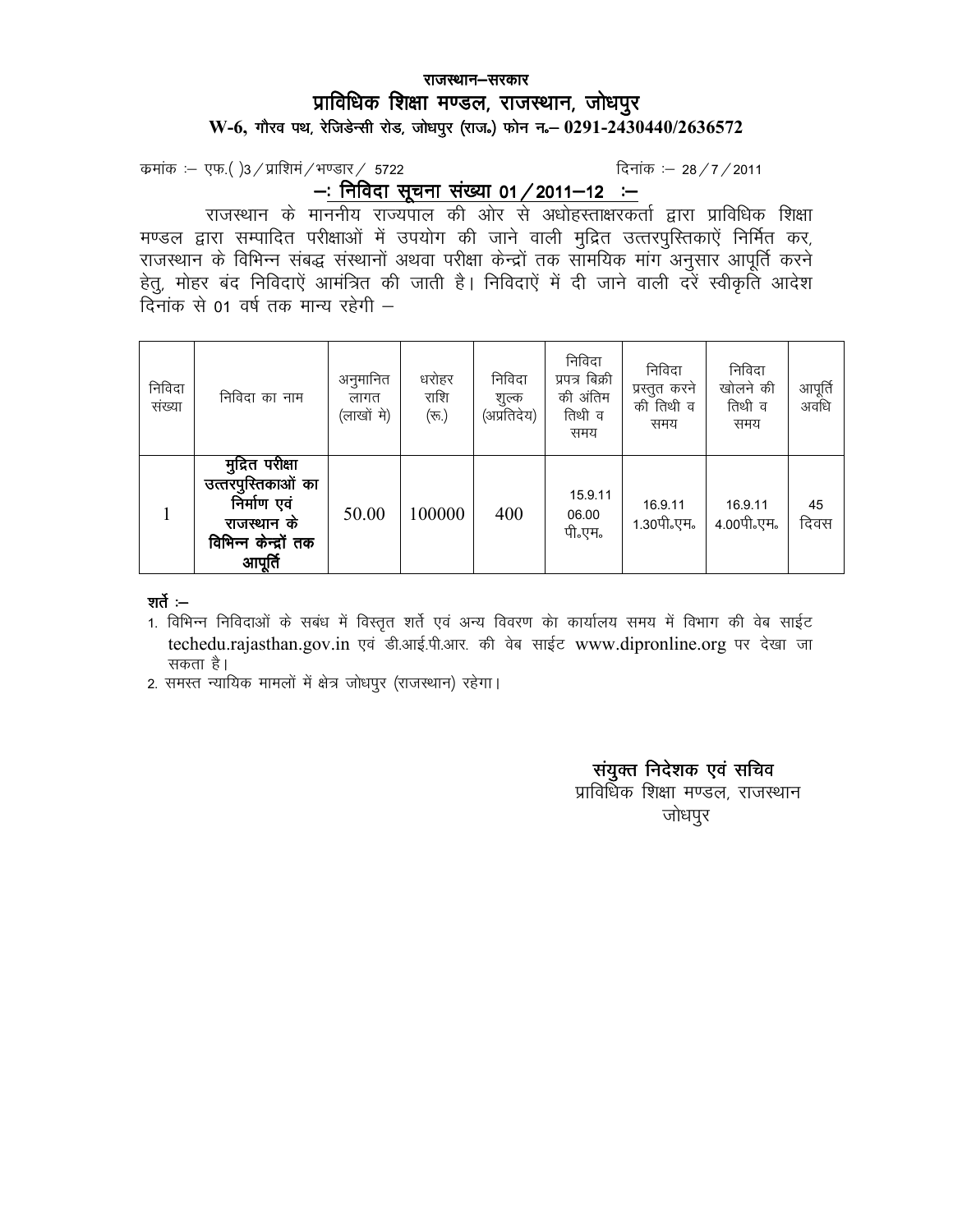# *izkfof/kd f'k{kk e.My] jktLFkku] tk s/kiqj*

*MCyw&6] j sthMsUlh jksM+] tks/kiqj* 

*eqfnzr ijh{kk mRrji qfLrdkvk sa dk fuek Z.k ,oa jktLFk eqfnzr ijh{kk mRrji qfLrdkvk sa dk jktLFkku d s fofHkUu d sUnzk as dkvk s d ku as rd vkiwfrZ rd vkiwfrZ* 

*fufonk l wpuk l a[;k ,Q 3@izkf'ke@Hk.Mkj@2011&12@5722 fnuk ad* **28/07/2011**



| निविदा प्रपत्र विक्रय करने की अंतिम<br>दिनांक व समय | 15 सितम्बर 2011, अपराहन 6.00 बजे तक                                                 |
|-----------------------------------------------------|-------------------------------------------------------------------------------------|
|                                                     | , <b>निविदा प्रस्तुत करने की अंतिम दिनांक   16</b> सितम्बर 2011, अपराहन 1.30 बजे तक |
| निविदा खोलने की दिनांक व समय                        | 16 सितम्बर 2011, अपराहन 4.00 बजे                                                    |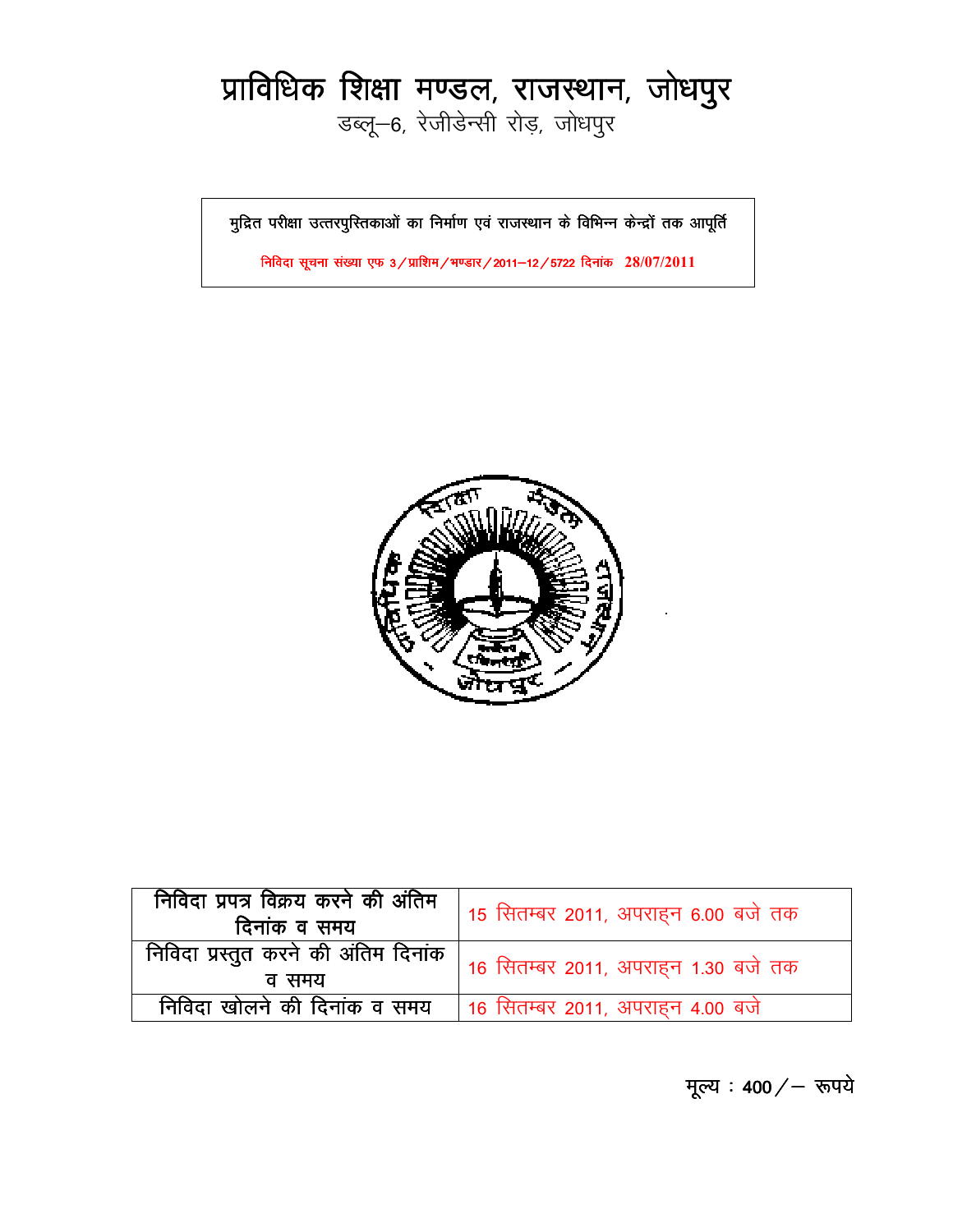राजस्थान सरकार

## *izkfof/kd f'k{kk e.My] jktLFkku] tks/kiqj*

डब्लू—6, रेजीडेन्सी रोड़, जोधपुर

|                                                                                                                                                                                                                                                                                                                                                                                                                                                                                                                                                                                                                                                                                                                                                                                                                                                                                                                                                                                                                                                                                                                                                                                                                                                                                                                                                                                                                                                                                                                                                                                                                                                                                                                                                                                                                                                                            |                                                                        | डब्लू—6, रेजीडेन्सी रोड़, जोधपुर                                                                                                                                      |                                                |                        |                                                 |                                  |                                                      |
|----------------------------------------------------------------------------------------------------------------------------------------------------------------------------------------------------------------------------------------------------------------------------------------------------------------------------------------------------------------------------------------------------------------------------------------------------------------------------------------------------------------------------------------------------------------------------------------------------------------------------------------------------------------------------------------------------------------------------------------------------------------------------------------------------------------------------------------------------------------------------------------------------------------------------------------------------------------------------------------------------------------------------------------------------------------------------------------------------------------------------------------------------------------------------------------------------------------------------------------------------------------------------------------------------------------------------------------------------------------------------------------------------------------------------------------------------------------------------------------------------------------------------------------------------------------------------------------------------------------------------------------------------------------------------------------------------------------------------------------------------------------------------------------------------------------------------------------------------------------------------|------------------------------------------------------------------------|-----------------------------------------------------------------------------------------------------------------------------------------------------------------------|------------------------------------------------|------------------------|-------------------------------------------------|----------------------------------|------------------------------------------------------|
| Tender                                                                                                                                                                                                                                                                                                                                                                                                                                                                                                                                                                                                                                                                                                                                                                                                                                                                                                                                                                                                                                                                                                                                                                                                                                                                                                                                                                                                                                                                                                                                                                                                                                                                                                                                                                                                                                                                     |                                                                        | मुद्रित परीक्षा उत्तरपुरितकाओं का निर्माण एवं राजस्थान के विभिन्न केन्द्रों तक आपूर्ति                                                                                |                                                |                        |                                                 |                                  |                                                      |
| Form No.                                                                                                                                                                                                                                                                                                                                                                                                                                                                                                                                                                                                                                                                                                                                                                                                                                                                                                                                                                                                                                                                                                                                                                                                                                                                                                                                                                                                                                                                                                                                                                                                                                                                                                                                                                                                                                                                   | निविदा सूचना संख्या एफ 3/प्राशिम/भण्डार/2011-12/5722 दिनांक 28/07/2011 |                                                                                                                                                                       |                                                |                        |                                                 |                                  |                                                      |
| विवरण                                                                                                                                                                                                                                                                                                                                                                                                                                                                                                                                                                                                                                                                                                                                                                                                                                                                                                                                                                                                                                                                                                                                                                                                                                                                                                                                                                                                                                                                                                                                                                                                                                                                                                                                                                                                                                                                      |                                                                        | रसीद संख्या                                                                                                                                                           |                                                | दिनांक                 |                                                 | राशि                             |                                                      |
| निविदा शुल्क                                                                                                                                                                                                                                                                                                                                                                                                                                                                                                                                                                                                                                                                                                                                                                                                                                                                                                                                                                                                                                                                                                                                                                                                                                                                                                                                                                                                                                                                                                                                                                                                                                                                                                                                                                                                                                                               |                                                                        |                                                                                                                                                                       |                                                |                        |                                                 | रू. 400 $/$                      |                                                      |
| धरोहर राशि                                                                                                                                                                                                                                                                                                                                                                                                                                                                                                                                                                                                                                                                                                                                                                                                                                                                                                                                                                                                                                                                                                                                                                                                                                                                                                                                                                                                                                                                                                                                                                                                                                                                                                                                                                                                                                                                 |                                                                        |                                                                                                                                                                       |                                                |                        |                                                 | रू. 1,00,000/-                   |                                                      |
| नाम :                                                                                                                                                                                                                                                                                                                                                                                                                                                                                                                                                                                                                                                                                                                                                                                                                                                                                                                                                                                                                                                                                                                                                                                                                                                                                                                                                                                                                                                                                                                                                                                                                                                                                                                                                                                                                                                                      |                                                                        |                                                                                                                                                                       |                                                |                        |                                                 |                                  |                                                      |
| फर्म का नाम :                                                                                                                                                                                                                                                                                                                                                                                                                                                                                                                                                                                                                                                                                                                                                                                                                                                                                                                                                                                                                                                                                                                                                                                                                                                                                                                                                                                                                                                                                                                                                                                                                                                                                                                                                                                                                                                              |                                                                        |                                                                                                                                                                       |                                                |                        |                                                 |                                  |                                                      |
| पता :                                                                                                                                                                                                                                                                                                                                                                                                                                                                                                                                                                                                                                                                                                                                                                                                                                                                                                                                                                                                                                                                                                                                                                                                                                                                                                                                                                                                                                                                                                                                                                                                                                                                                                                                                                                                                                                                      |                                                                        |                                                                                                                                                                       |                                                |                        |                                                 |                                  |                                                      |
|                                                                                                                                                                                                                                                                                                                                                                                                                                                                                                                                                                                                                                                                                                                                                                                                                                                                                                                                                                                                                                                                                                                                                                                                                                                                                                                                                                                                                                                                                                                                                                                                                                                                                                                                                                                                                                                                            |                                                                        |                                                                                                                                                                       |                                                |                        |                                                 |                                  |                                                      |
| फोन न :                                                                                                                                                                                                                                                                                                                                                                                                                                                                                                                                                                                                                                                                                                                                                                                                                                                                                                                                                                                                                                                                                                                                                                                                                                                                                                                                                                                                                                                                                                                                                                                                                                                                                                                                                                                                                                                                    |                                                                        |                                                                                                                                                                       |                                                |                        |                                                 |                                  |                                                      |
| ❖<br>हम संयुक्त निदेशक एवं सचिव, प्राविधिक शिक्षा मण्डल राजस्थान, जोधपुर द्वारा जारी <mark>निविदा सूचना संख्या एफ</mark><br>3/ <b>प्राशिम/भण्डार/2011–12/5722 दिनांक  28/07/2011</b> वर्णित  सभी  शर्तों  से  तथा  संलग्न  शीट  में  दी  गई  उक्त<br>निविदा सूचना की अतिरिक्त शर्तों से बाध्य होना स्वीकार करते हैं। इनके सभी पृष्ठों पर उनमें उल्लेखित<br>शर्तों को हमारे द्वारा स्वीकार किये जाने के प्रमाण में हमने हस्ताक्षर कर दिये हैं।<br>परीक्षा उत्तरपुरितका जिसकी विशिष्टिया (Specification of Answer books) निम्नानुसार है $-$<br>❖<br>1. Size of Answer Book -22x28 Cm<br>2. Inner pages - 58 Gsm Type A paper<br>Printing In Inner pages-Single Light Colour, Single Line paper Monogram of Board of<br>3.<br>Tech.Edu.Raj. on All pages,Serial page Numbering on All pages, Secret Mark In Micro Letter<br>of Board of Tech. Edu. Raj. Acronym In the Margin Line<br>No of Inner pages -32 Lined pages (Excluding Cover 2 page) Total pages 34<br>4.<br>Cover paper - 75 Gsm paper (Total page 2) Front page printed on one side (offset printing) with<br>5.<br>serial no's in digital numbring at 1 place<br>Packing - 50 Answer Books In one polybag & 200 Answer Books In 5 ply Laminated<br>6.<br>corrugated box, Serial no's of answer books to be printed on box<br>Stiching - Thread Stitched)<br>7.<br>उपरोक्तानुसार उत्तरपुरितका की वित्तिय दर प्रस्तावित की गई हैं का नमूना मैंने देख, समझ व प्राप्त कर<br>लिया है और नमूने के अनुसार मुद्रित उत्तरपुस्तिकाऐं निर्मित कर, राजस्थान के विभिन्न संबद्ध संस्थानों अथवा परीक्षा<br>केन्द्रों तक गोपनौंय व सुरक्षित रूप से परिवहन करते हुए सामयिक मांग पर कार्यादेश जारी होने से 45 दिन की<br>अवधि के भीतर आपूर्ति करने हेतु वचनबद्ध हूँ। उत्तरपुस्तिकाओं की प्रस्तावित दर में उत्तरपुस्तिका निर्माण लागत व<br>: औसत परिवहन लागत को सम्मिलित करते हुए प्रति उत्तरपुस्तिका अंतिम दर प्रस्तावित की गई है |                                                                        |                                                                                                                                                                       |                                                |                        |                                                 |                                  |                                                      |
| S.<br>N <sub>0</sub>                                                                                                                                                                                                                                                                                                                                                                                                                                                                                                                                                                                                                                                                                                                                                                                                                                                                                                                                                                                                                                                                                                                                                                                                                                                                                                                                                                                                                                                                                                                                                                                                                                                                                                                                                                                                                                                       |                                                                        | <b>Material Detail</b>                                                                                                                                                | <b>Estimate</b><br><b>Required</b><br>Quantity | Unit                   | <b>Basic</b><br>Rate<br>Per<br>Answe<br>r Sheet | Tax &<br>other<br><b>Charges</b> | <b>Net</b><br>Price<br>Per<br>Answer<br><b>Sheet</b> |
| $\mathbf{1}$                                                                                                                                                                                                                                                                                                                                                                                                                                                                                                                                                                                                                                                                                                                                                                                                                                                                                                                                                                                                                                                                                                                                                                                                                                                                                                                                                                                                                                                                                                                                                                                                                                                                                                                                                                                                                                                               |                                                                        | मुद्रित उत्तरपुरितकाऐं निर्मित कर, राजस्थान<br>के विभिन्न संबद्ध संस्थानों अथवा परीक्षा<br>केन्द्रों तक गोपनीय व सुरक्षित रूप से<br>परिवहन करते हुए आपूर्ति किया जाना | 10,00,000                                      | Per<br>Answer<br>Sheet |                                                 |                                  |                                                      |
| ❖                                                                                                                                                                                                                                                                                                                                                                                                                                                                                                                                                                                                                                                                                                                                                                                                                                                                                                                                                                                                                                                                                                                                                                                                                                                                                                                                                                                                                                                                                                                                                                                                                                                                                                                                                                                                                                                                          |                                                                        | कार्यालय नमूना अनुरूप उत्तर पुस्तिका की आपूर्ति, आदेश की शर्तों के अनुरूप आपूर्ति अवधि में उत्तर                                                                      |                                                |                        |                                                 |                                  |                                                      |

- पुस्तिका निर्धारित स्थल तक सुरक्षित व गोपनीय रूप से आपूर्ति की जानी आवश्यक होगी।
- **\*** निविदा फार्म के साथ बिक्री कर पंजीकरण प्रमाण पत्र व चालू वर्ष का वेट चूकता प्रमाण पत्र संलग्न है।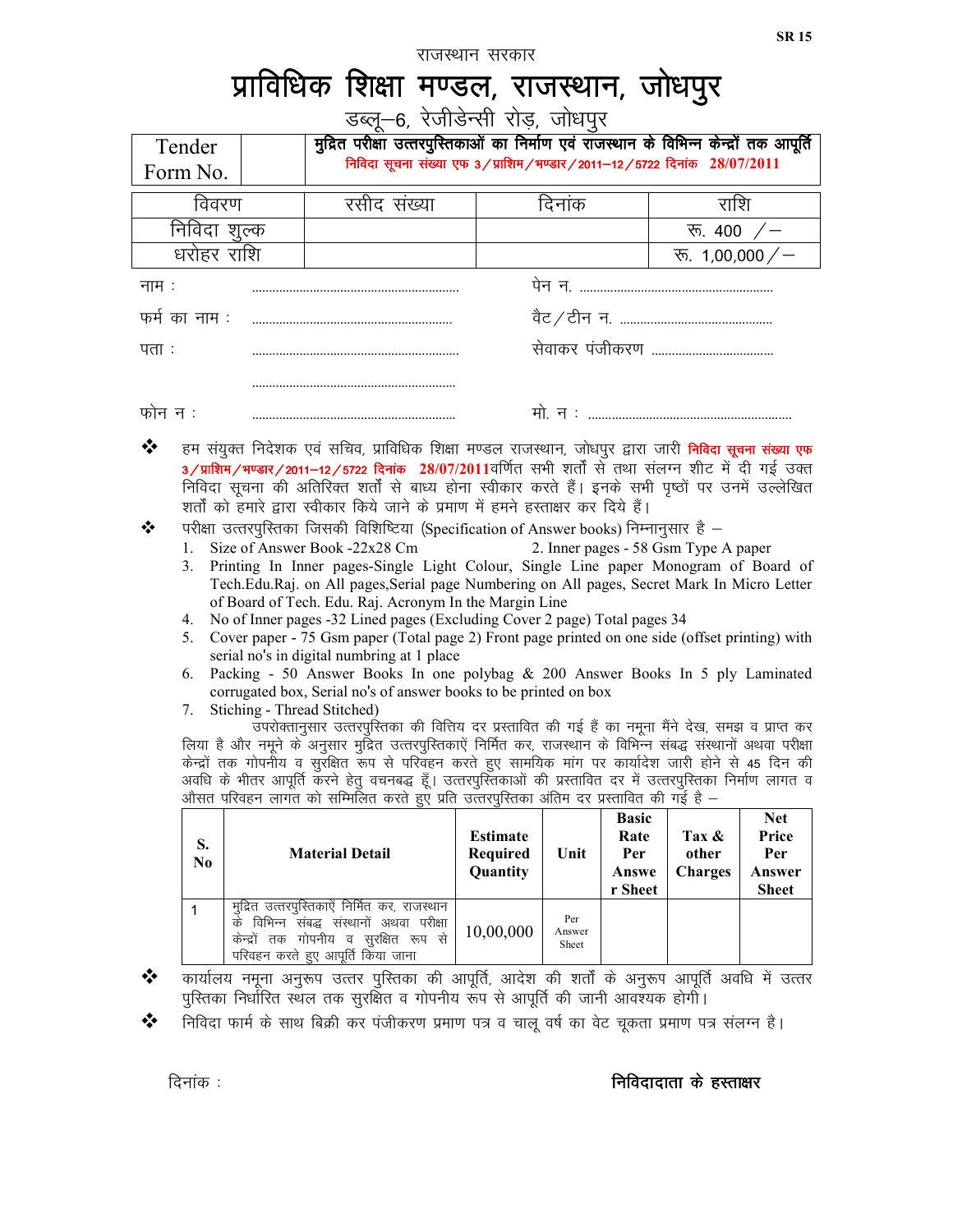#### "DECLARATION BY THE TENDERERS" (S.R. 11)

I, We declare that I am …………………………………………………. / We are bonafide/Manufacturer/Whole Sellers/ Sole Distributors/Authorized Dealer/Dealers/Sole Selling /Marketing Agent in the Good/Stores/Equipments for which I/We have Tendered. (STRIKE OFF WHICHEVER IS NOT APPLICABLE).

 If, this Declaration is found to be incorrect then without prejudice to any other action that may be taken, My/Our Security may be forfeited in full and the Tender if any to the extent accepted may be cancelled.

#### SIGNATURE OF THE TENDERER With seal and designation

#### **"SALES TAX DECLARATIO"**

 I, Certify that the goods on which Sales Tax has been charged have not been exempted under the central Sales Tax Act. (C.S.T.) or State Sales Tax (S.T.) Act. Or the Rules made there under and the amount charged on account of sales. Tax is not more than what is payable under the relevant provisions of the Sales Tax Act or the Rules made there under.

Certify that we

 $M/s$ 

………………………………………………………………………………………….. ……………………………………………………………………………………………… . are registered as dealer in the ……………….. (State or Union Territory) under Sales Tax Registration No. ………………

SIGNATURE WITH STAMP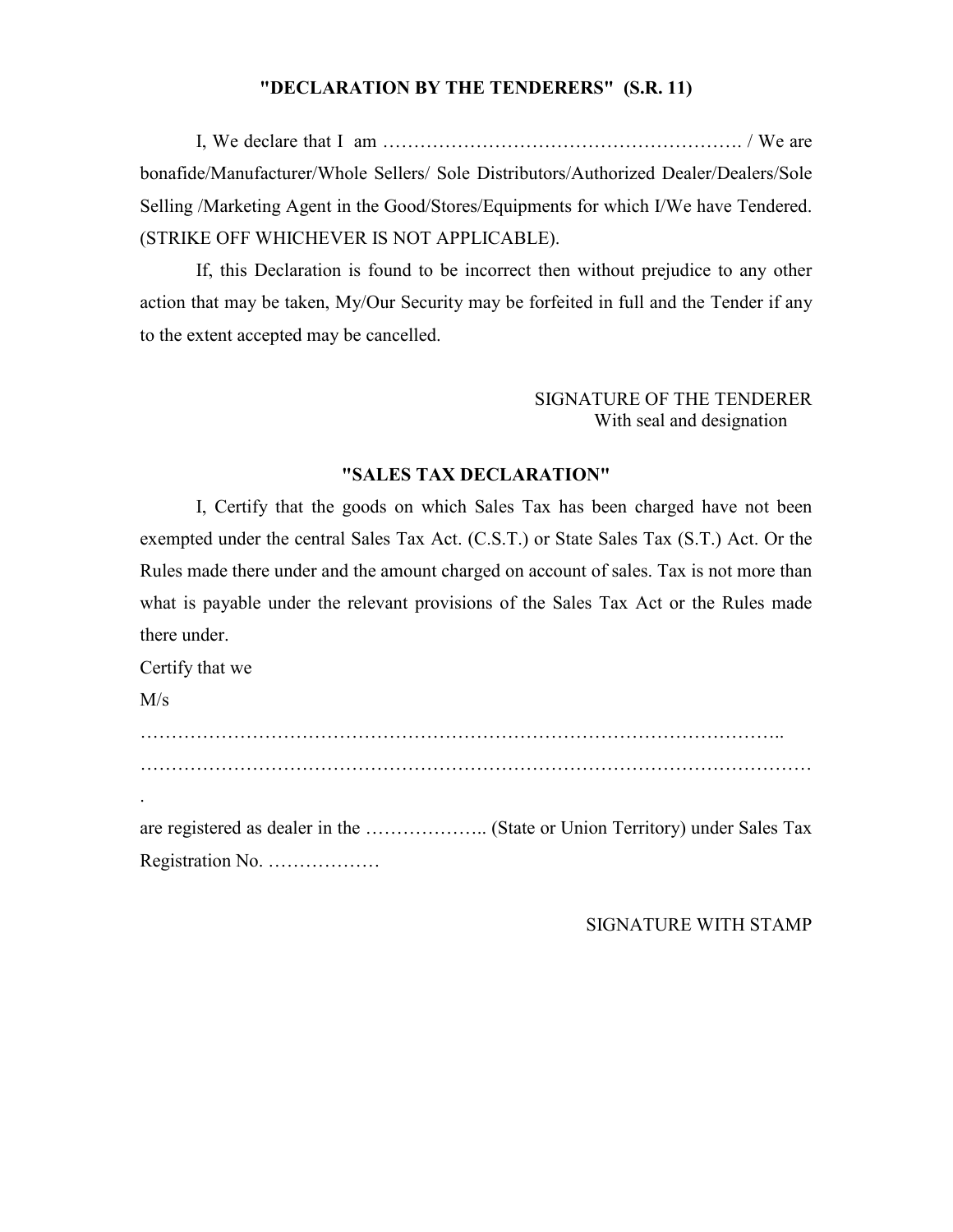## **GOVERNMENT OF RAJASTHAN BOARD OF TECHNICAL EDUCATION JODHPUR, RAJASTHAN**

#### "CONDITIONS OF TENDER AND CONTRACT FOR OPEN TENDER"

Note : Tenderers should read these conditions carefully and comply strictly while sending their tenders.

- 1. Tenderers must be enclosed in a properly sealed envelope according to the directions give in the tender price.
- 2. Tenders by Bona fide dealers : "Tenders shall be given only by Bona fide Dealers" in the goods.They shall therefore, furnish a declaration in the S.R. form 11. (Copy enclosed).
- 3(1) Any change in the constitution of the firm, etc. shall be notified forthwith by the contractor in writing to the purchase officer and such charge shall not relieve any former member of the firm, etc. from any liability under the contract.
- 3(2) No new partner/partners shall be accepted in the firm by the contractor in respect of the contract unless he/they agree to abide by all its terms, conditions and deposit with the purchase officer a written agreement to this effect. The contractors receipt for acknowledgement or bind all of item and will be sufficient discharge for any of the purpose of the contract.
- 4.1 Sales Tax registration and clearance certificate: No Dealers who is not registered under the Sales Tax Act prevalent in the state where his business in located shall tender. The Sales Tax registration number should be quoted and Sales Tax clearance certificate from the commercial taxes officer of the circle concerned shall be submitted in original or duly attested copy up to the last quarter opening tender. without which the tender is liable to rejection.
- 4.2 Attested copy of Sales Tax registration certificate (S.T. 14) should be enclosed with tender.
- 5. Income Tax PAN No. ………………… Tenders will have to submit photo copy of PAN CARD duly attested officer with the Tenders without which tender may not be considered.
- 6. Tender forms shall be filled in ink or typed. No. Tender filled in pencil shall be considered. The Tenderer shall sign the Tender form at each page and at the end including amendement sheet enclosed. In token of, acceptance of all the terms and conditions of the tender.
- 7. Rate shall be written both in Words and Figures. There should not be errors and or over writing. Correction if any, should be made clearly and initialed with dates. The **Rates should mention element of the Rajasthan State Sales Tax (VAT) and Central Sales Tax separately**.
- 8. All Rates quoted must be F.O.R. Destination and should include all incidental charges except octroi. Central/Rajasthan Sales Tax, which should be shown separately. In case of Local supplies the rates should include all taxes etc. and no cartage of Transportation charges will be paid by the Government and the delivery of the goods shall be given at the premises of purchase officer/F.O.R. Destination Stores as mention in tender Document. Goods to be purchased are for the purpose of official use. Hence, octroi is not payable. The rates, therefore, should be exclusive of octroi and local tax. In case goods to be purchased are for the purpose of resale or use as manufacture of any goods for sale. The Rates shall inclusive of octroi and local tax. In the former case a certificate in the prescribed form will be furnished along with the supply order.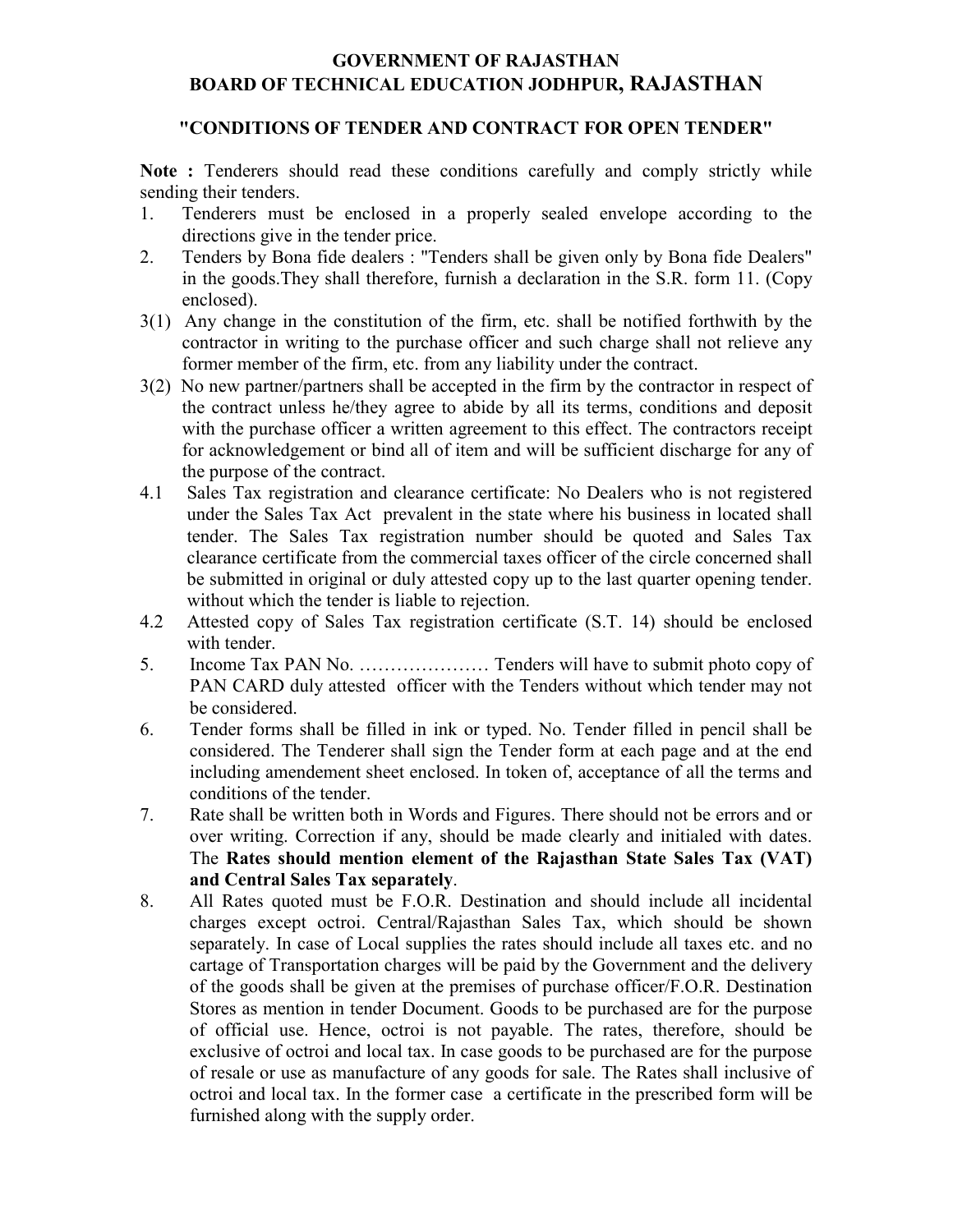- **9.1 Comparison of Rates :** In comparing the rates tendered by firms outside Rajasthan and those in Rajasthan but not entitled to price preference under the Rules, the elements of Rajasthan Sales Tax shall be excluded whereas that of Central Sales Tax shall be included.
- 9.2 While comparing the rates in respect of firms within Rajasthan the element of Rajasthan Sales Tax shall be included.
- **10. Price Preference :** Price preference will be given to the goods produced or manufactured by industries of Rajasthan over goods produced or manufactured by industries outside Rajasthan as per purchase of stores (Preference to industries of Rajasthan) Rules 1995.
- 10.1 Preference to Local Industries Registered with the Director of Industries. Rajasthan, Jaipur over the Tendering Units, outside the State of Rajasthan as per : the policy approved by the government will be operative.
- 10.2 Under the different situations between local tendering unit of S.S.I. Rajasthan and outside the State of Rajasthan the policy as laid down by the Government will be operative & rule amended up to date shall be applicable. (Amended vide Finance Department Order No. F, 15 (1) FD/CSPO/9608/2000 Date 21/03/2000).
- 11. Validity : Tenders shall be valid for a period of Three months form the date of opening of Tender.
- 12. The approved supplier shall be deemed to have carefully examined the conditions, specifications, size, Make and drawings, etc. of the goods to be supplied. If he has any doubts as to the meaning of any portion of these conditions or of the specifications, drawing, etc. he shall before signing the contract, refer the same to the purchase officer and get clarification
- 13. The contractor shall not assign or sublet his contract or any substantial part there of to any other agency.
- 14.1 Specifications : All article supplied shall which strictly confirm to specifications. Trade mark laid down in the Tender form and wherever articles have been required according to ISI specifications. Those articles should confirm strictly to those specification and should bear such marks.
- 14.2 The supply of articles marked with a struck/at serial number shall in addition, confirm strictly to the approved samples. The supplier shall be of the very best quality and description. The decision of the confirm to the specification and are in accordance with the samples. If any, shall be final and binding on the tenderers.
- **14.3 Warranty/Guarantee Clause :** The Tender would give guarantee that the goods/stores/articles would continue to confirm to the description and quality as specified for a period of ……………… days/months from the date of delivery of the said goods/stores/articles to be purchased and that not with standing the fact that the purchaser may have inspected and/or approved the said good/stores if during the aforesaid period of ………….. days/months. The said goods/stores/articles to be discovered not to confirm to the description and quality aforesaid or have determined (and the decision of the purchase officer in that behalf will be final and conclusive) the purchased will be entitled to reject the said goods/stores/articles or such portion there of as may be discovered not to confirm to the said description and quality, on such rejection the goods/articles/stores will be at the seller's risk and all the provision relating to rejection of goods. etc. shall apply. The tenderer shall if so called upon to do replace the goods, etc. or such portion there of as is rejection by the purchase officer, otherwise the tenderer shall pay such damage as may arise by reason of the beach of the condition here in contained.

Nothing here in contained shall prejudice any other right of the purchase officer in that behalf under this contract or otherwise.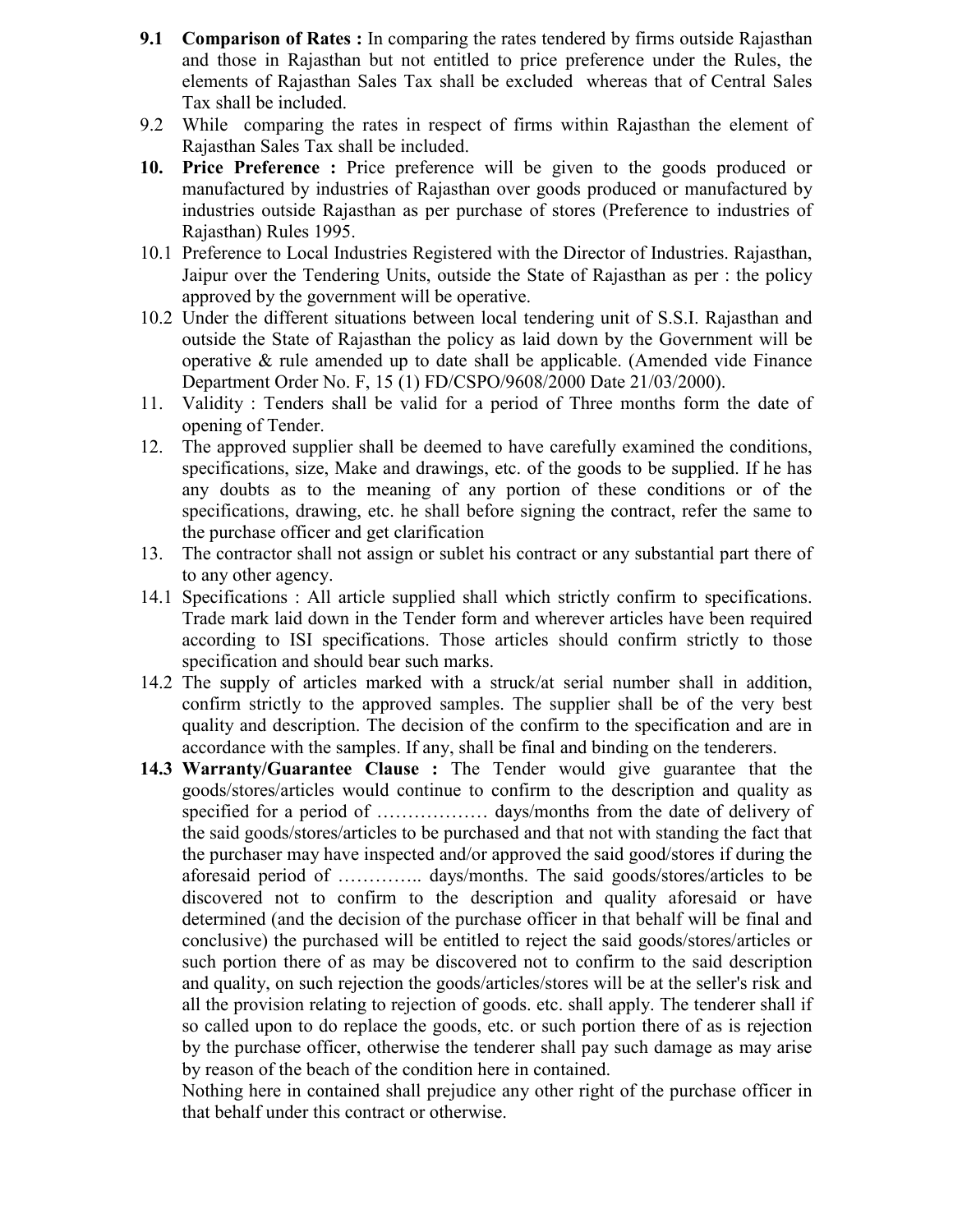- 14.4 In case of machinery and equipment also, guarantee will be given as mentioned in clause (iii) above and the tenderer shall during the guarantee period replace the parts if any remove any manufacturing defect if found during the above period so as to make machinery and equipment operative. The Tenderer shall also replace machinery and equipments in case it is found defective which can not be put to operations due to manufacturing defect etc.
- 14.5 In case of machinery and equipment specified by the purchase, officer the tenderer shall be responsible for carrying out annual maintenance and repairs on the terms and conditions as may be agreed. The Tenderer shall also be responsible to ensure adequate regular supply of spare parts needed for as specific type of machinery and equipments whether under their annual maintenance and repairs rate contract or otherwise. In case of change of model he will give sufficient notice to the purchase officer who may like to purchase spare parts from them to maintain, the machinery and equipment in perfect condition.
- **15.1 INSPECTION :** The purchase officer or his duly authorized representative shall al all reasonable time have access to the suppliers premises and shall have the power at all reasonable time to inspect and examine the material and workmenship of the goods/equipments/machineries during manufacturing process or afterwards as may be decided.
- 15.2 The tenderer shall furnish complete address of the premises of his office, godown and workshop where inspection can be made together with name and address of the person who is to be contacted for the purpose. In case of those dealers who have newly entered in business a letter of introduction from their bankers will be necessary.
- **16. SAMPLES :** Tender for articles marked within the schedule shall be accompanied by two set of samples of the articles tendered properly packed. Such samples if submitted personally will be received in the office. A receipt will be given for each samples by the officer receiving the samples.

Samples if sent by train, etc. should be dispatch freight paid and the R.R. or G.R. should be sent under a separate registered cover. Samples for catering food items should be given in a plastic box or in polythene bags at the cost of the tenderer.

- 17. Each samples shall be marked suitable either by written on the sample or on a slip or durable paper securely, fastened to the sample the name of the tenderer and serial number of the item, of which it is a sample in the schedule.
- 18. Approved samples would be retained free of cost up to the period of six month after the expiry of the contract. The government shall not be responsible for any damage, wear and tear or loss during testing, examination etc. During the period these samples are retained. The samples shall be collected by the tenderer on the expiry of the stipulated period. The Government shall in no way make arrangements to return the samples. The samples uncollected within 9 months after expiry of contract shall be forfeited by the government and no claim for their cost etc. shall be entertained.
- 19. Samples not approved shall be collected by the unsuccessful tenderers. The government will not be responsible for any damage, wear and tear or loss during testing examination etc. During the period these samples are retained. The uncollected samples shall be forfeited and no claim for their cost etc. shall be entertained.
- 20. Supplies when received shall be subject to inspection to ensure whether they confirm to the specifications or with the approved samples. Where necessary or prescribed or practical, tests shall be carried out in government laboratories, reputed testing house. Like Shri Ram Testing house. New Delhi and the like another supplies will be accepted only where the articles confirm to the standard of prescribed specifications as a result of such tests.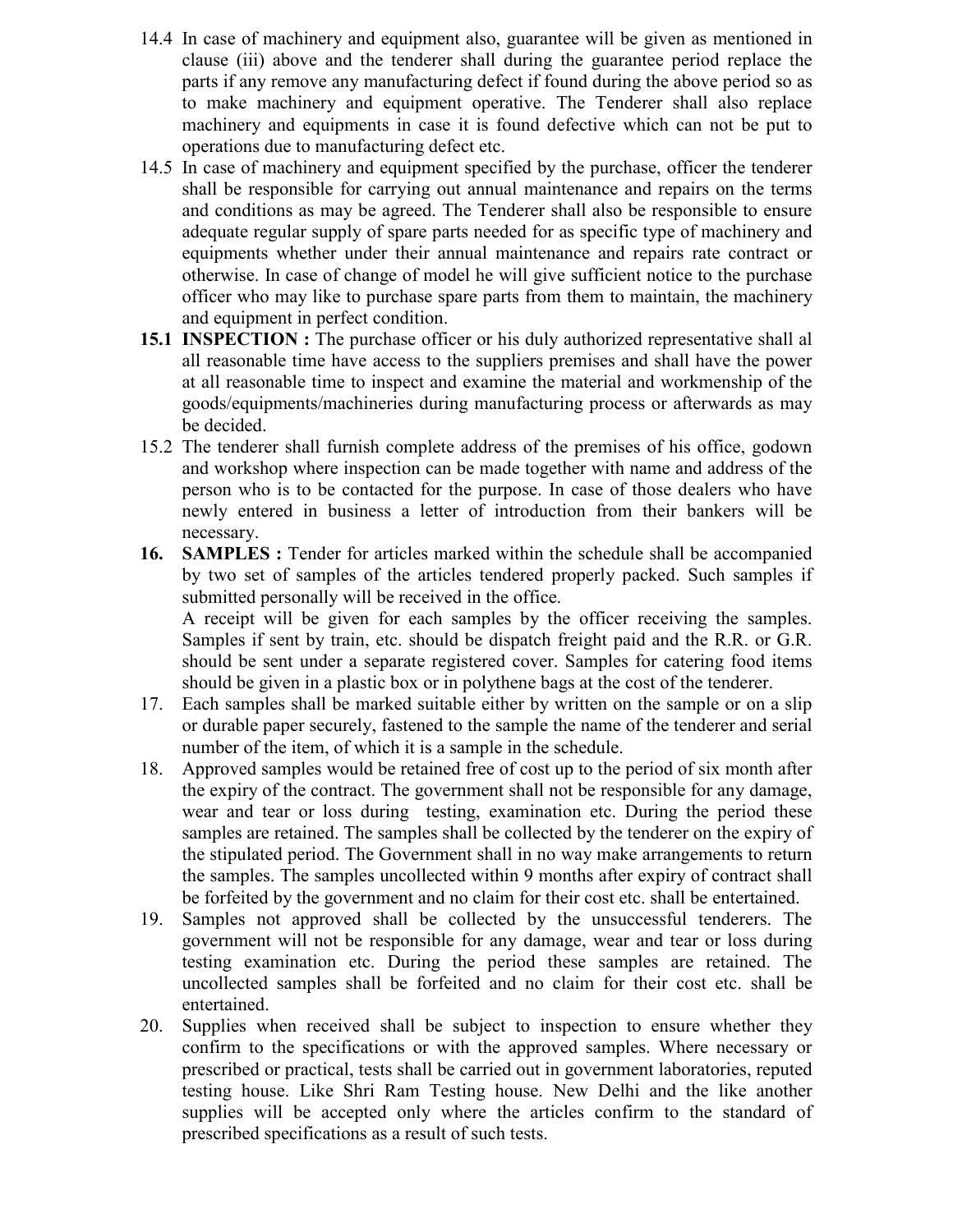- **21. Drawls of Samples :** In case of tests, samples shall be drawn in four sets in the presence of tenderer of his authorize representative and properly sealed in their presence. Once such set shall be given to them, one or two will be sent to the laboratories and/or testing house and the third or forth will be retained in the office for reference and record.
- 22. Testing Charges : Testing charges shall be borne by the Government. In case urgent testing is desired to be arranged by the tenderer or in case of test results showing that suppliers are not up to the prescribed standards or specifications, the testing charges shall by payable by the tenderer.
- **23.1 REJECTION**: Article not approved during inspection or testing shall be rejected and will have to be replaced by the tenderer at his own cost within the time fixed by the purchase officer.
- 23.2 If however due to exigencies of government work, such replacement either in whole or in part, is not considered feasible, the purchase officer after giving a opportunity to the tenderer of being heard shall for reasons to be recorded, deduct a suitable amount from the approved rates. The deduction so made shall be final.
- 24. The rejected articles shall be removed by the tenderer within 15 days of intimation of rejection after which purchase officer shall not be responsible for any loss, shortage or damage and shall have the right to dispose of such articles as he thinks fir, at the tenderer risk and on his account.
- 25. The tenderer shall be responsible for the proper packing so as to avoid damage under normal condition of transport by sea, rail and road or air and delivery of the material in good condition to be consignee at destination. In the event of any loss and breakage or leakage or any shortage the tender shall be liable to make good such loss and shortage found at the check/inspection of the materials by the consignee. No extra cost on such account shall be admissible.
- 26. The contract for the supply, can be repudiated at any time by the purchase officer, if the supplies are not made to his satisfaction after giving an opportunity to the tenderer of being heard and recording of the reasons for repudiation.
- 27. Direct or Indirect canvassing on the part of the tenderer or his representative will be disqualification.

## **28.1 DELIVERY PERIOD**

The Tenderer whose tender is accepted shall arrange supplies within a period as mentioned in tender notice from the date of supply order.

| <b>S.No.</b> | ⊥tems | Juantıtv | - -<br>Period<br>Nalivary |
|--------------|-------|----------|---------------------------|
|              |       |          |                           |

- **28.2** Extent of quantity repeat order : If the order are placed in excess of the quantities shown in tender notice, the tenderer hall be bound to meet the required supply repeat orders may also be placed on the rate and conditions given in the tender provided that the repeat orders are up to 50% of the quantity originally purchase and the period is not more than month from the date of expiry of last supply. If the tendetrer fails to do so the purchase officer shall be free to arrange for the balance supply by limited tender or otherwise and the extra cost incurred shall be recoverable from the tenderer.
- 28.3 If the purchase officer does not purchase any of the tendered articles or purchase less than the quantity indicated in the tender form, the tenderer shall not be entitled to claim any compensation.

## **29.1 EARNEST MONEY**

 Tender shall be accompanied by an earnest many of Rs. 1,00,000/- without which tenders will not be considered. The amount should be deposited in either of the following forms in favour of **BOARD** OF TECHNICAL EDUCATION JODHPUR, Cash through Treasury Challan deposited under head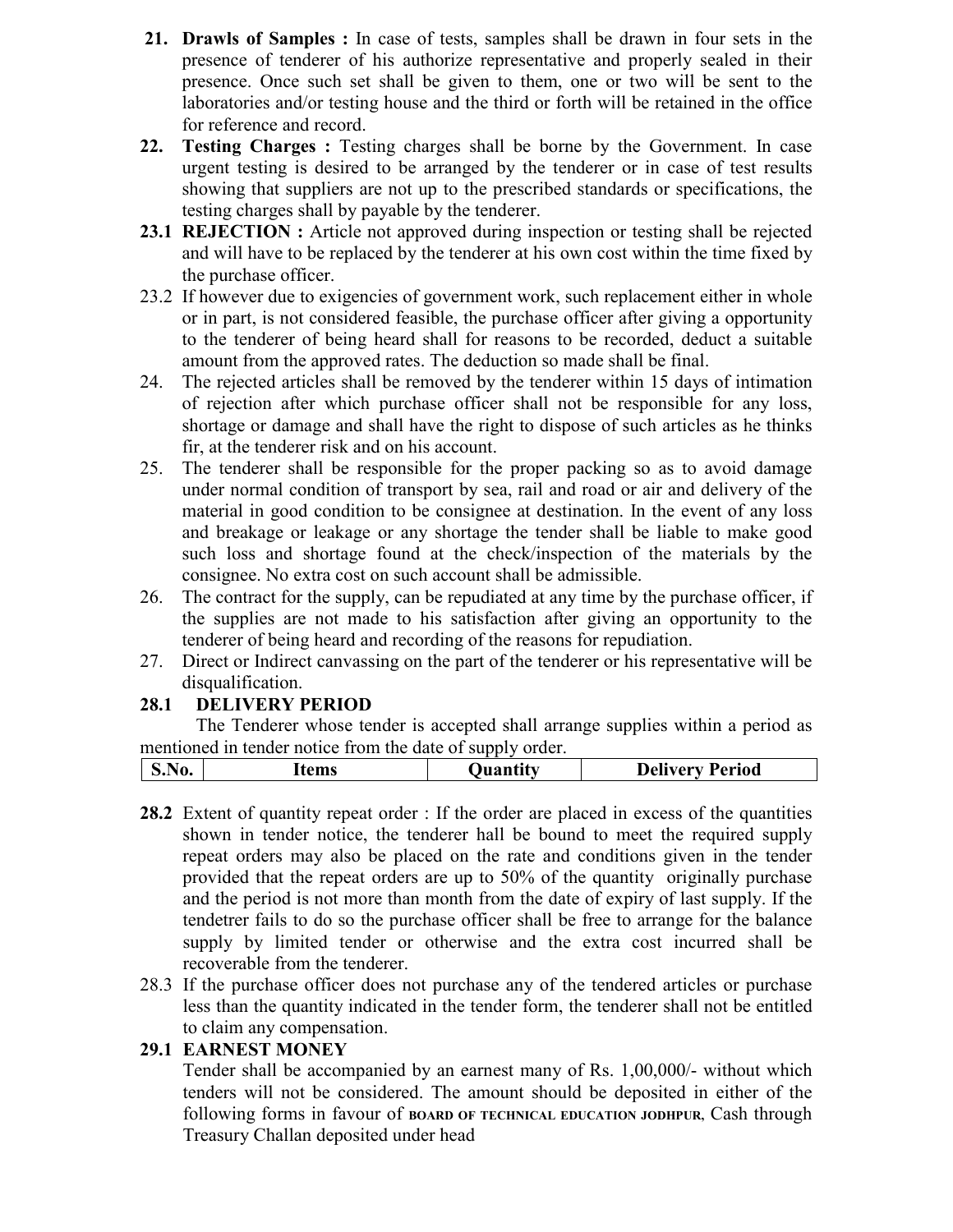8443-Civil deposit

103-Security deposits

- 2. Bank Drafts/Bankers Cheques of the schedule Bank.
- 29.2 **Refund of Earnest Money** : The Earnest Money of unsuccessful tenderes shall be
- 29.3 refunded soon after a final acceptance of tender.
	- **PARTIAL EXEMPTION FROM EARNEST MONEY :- Firms which are** registered with Director of Industries. Rajasthan shall furnish the amount of earnest money is respect of items for which they are registered as such subject to their furnishing registration certificate in original or Photostat copy or a copy their of duly attested by any Gazetted Officer issued from the Director of Industries, Rajasthan at the rate of 1% of the estimated value of the tender shown in N.I.T.
- 29.4 The Central Government and Government of Rajasthan under taking need not furnish any amount of earnest money.
- 29.5 The earnest money/security deposit lying with the department/office in respect of other tenders awaiting approval or rejected or on account of contracts being completed will not be adjusted towards Earnest Money/Security Money for the fresh tenderer. The earnest may however, be taken into consideration in case tenders are re-invited.
- 30. Forfeiture of Earnest Money, the Earnest Money will be forfeited in the following cases :
	- i. When tenderer withy drawls or modifies the offer after opening of tender but before acceptance of tender.
	- ii. When tenderer does not execute the agreement, any other formality require by Department, if any, prescribed within the specified time.
	- iii. When tenderer does not deposit the security Money after the supply order is given.
	- iv. When he fails to commence the supply of the items as per supply order within the time prescribed.
	- v. When he does not provide samples within time.

## **AGREEMENT AND SECURITY DEPOSIT**

31.1 i. Successful tenderer will have to execute an agreement in the form 17 within a period of 15 days of receipt of Draft order and deposit security equal to 5 % of the value of the stores for which tenders are accepted within 15 days from the date of dispatch on which the acceptance of the tender is communicated to him.

ii. No interest will be paid by the department of the security money.

iii. The Earnest Money deposited at the time of tender will be adjusted towards security amount. The security money amount shall in no case be less than the earnest money.

iv. The forms of security money shall be as follows :

- a. Cash/Bank Draft/Bankers Cheque/Receipt of Challan.
- b. Post office saving Bank pass Book duly pledged.
- c. National saving certificate, Defence Savings Certificates, Kishan Vikas Patras or any others script/instrument under National saving scheme for promotion of small saving if the some can be pledged. These certificates shall be accepted at surrender value.

V. The security money shall be refunded with in one month of the final supply of the items as per purchase order in case of one time purchase and two months in case delivery in staggered is after the expiry of the period of guarantee if any completion of the same or after the expiry of the period of guarantee if any which ever is latter and after satisfied there are no due outstanding against the tenderer.

31.2 i. Firms register with the Director of Industries, Rajasthan in respect of stores for which they are registered subject to their furnishing the registration certificate to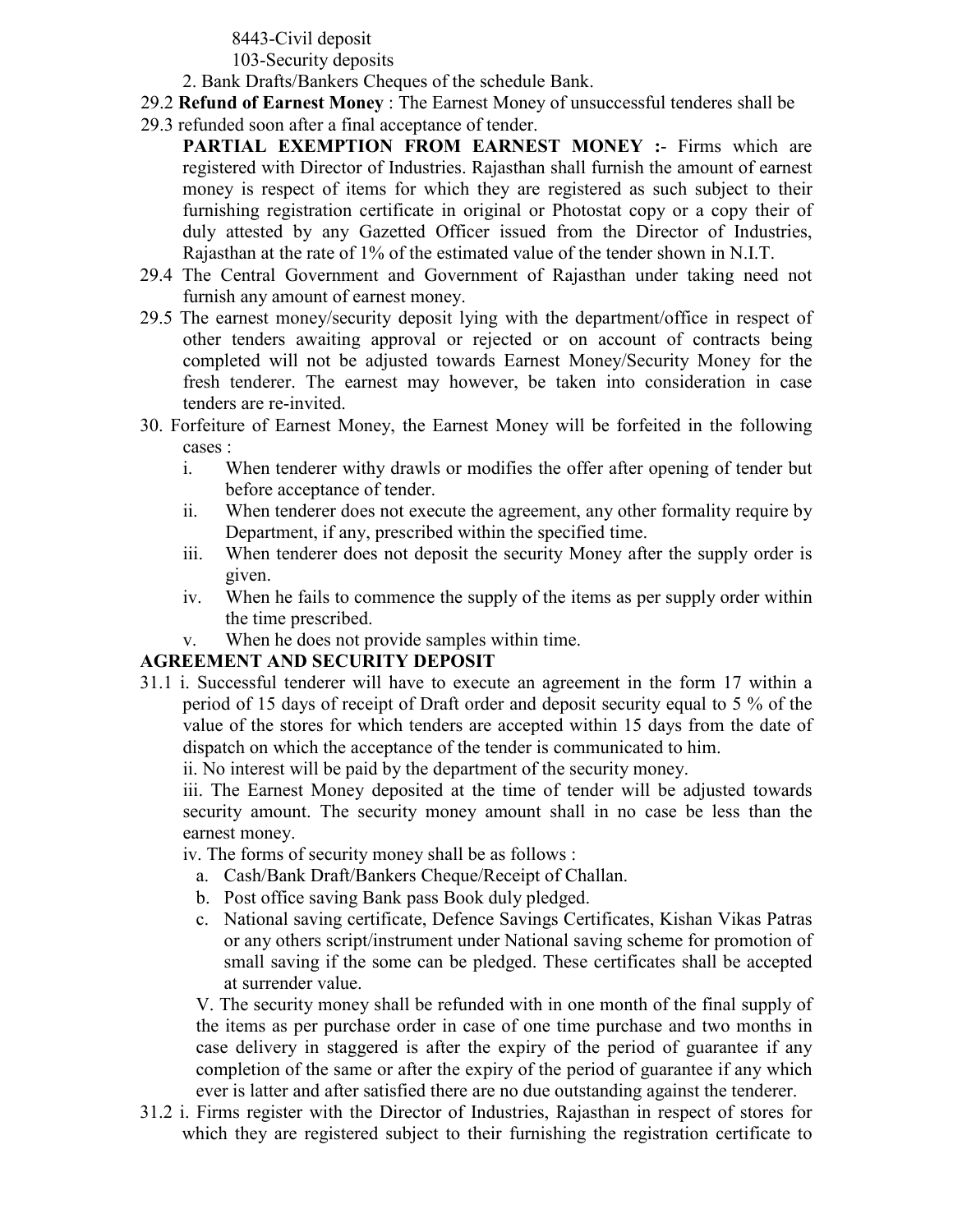original form the Director of Industries or a Photo Copy or a copy their of duly attested by any gazette officer will be partially exempted from earnest money and shall pay deposit  $\omega$  1% of the estimated value of tender.

ii. Centrel govt. & Govt. of Rajasthan under taking will exempted from furnishing security amount.

- **31.3 FORFEITURE OF SECURITY DEPOSIT : Security amount in full or part may** be forfeited in the following cases :
	- a. When any Terms and conditions of the contract is breached.
	- b. When the Tenderers fails to make complete supply satisfactorily.
	- c. Notice of reasonable time will be given in case of forfeiture of security deposit. The decision of the purchase officer in this regard shall be final.
- 31.4 The expenses of completing and stamping the agreement shall be paid by the tenderer and the department shall be furnished free of charge with one executed stamped counter part of the agreement.
- 32. i. All goods must be sent freight paid through rail or goods transport. If goods are sent freight to pay, the freight together with Department charges 5% of the freight will be recovered the form suppliers bills.
	- ii. R.R. should be sent under registered cover through bank only.
	- iii In case supply is desired to be sent by the purchase officer by passenger train. the entire railway freight will be borne by the Tenderer.
	- iv. Remittance charges on payment made shall be borne by the tenderer.

## **33. ISURACE**

- i. The goods will be delivered at the destination godown in prefect condition. The supplier, if he so desires, may be insure the valuable goods against lost by theft destruction or damage, by fire, flood under exposure to whether or other wise viz. (war, rebellion, roit etc.) The insurance charges will be borne by the supplier and state will not be required to pay such charges, if incurred.
- ii. The articles may also be got insured at the cost of the purchaser if so desired by the purchaser. In such cases, the insurance should invariably be with life Insurance Corporation of India or its subsidiaries.

## **34. PAYMETS**

- i. Advance payment will not be made except in rare and special case. In case of advance payment being made, it will be against proof of despatch and to the extent as prescribed in financial power by rail/requted goods transports companies etc. and prior inspection, if any. The balance in any will be paid on receipt of the consignment in good condition with the certificate to that effect endorsed on the inspection note give to the tenderer.
- ii. Unless otherwise agreed between the parties payment for the delivery of the stores will be made on submission of bill in the proper form by the tenderer to the purchase officer in accordance with G.F.  $\&$  A.R. all remittance charges will be borne by the tenderer.
- iii. In case of disputed items. 10 to 25 of the amount shall be with held and will be paid on settlement of the dispute.
- iv. Payment in case of these goods, which need testing, shall be made only when such tests have been carried out, test results received conforming to the prescribed specifications.
- 35.(I) The time specified for delivery in the Tender form shall be deemed to be the essence of the contract and the successful tenderer shall arrange supplies with in the period on receipt of the firm order from the purchase office.
- 35.(II) (1) Liquidated damages: In case of extension in the delivery period with luquidated damages the recovery shalll be made on the basis of following percentages of valued of stores with the tenderer faild to supply:-